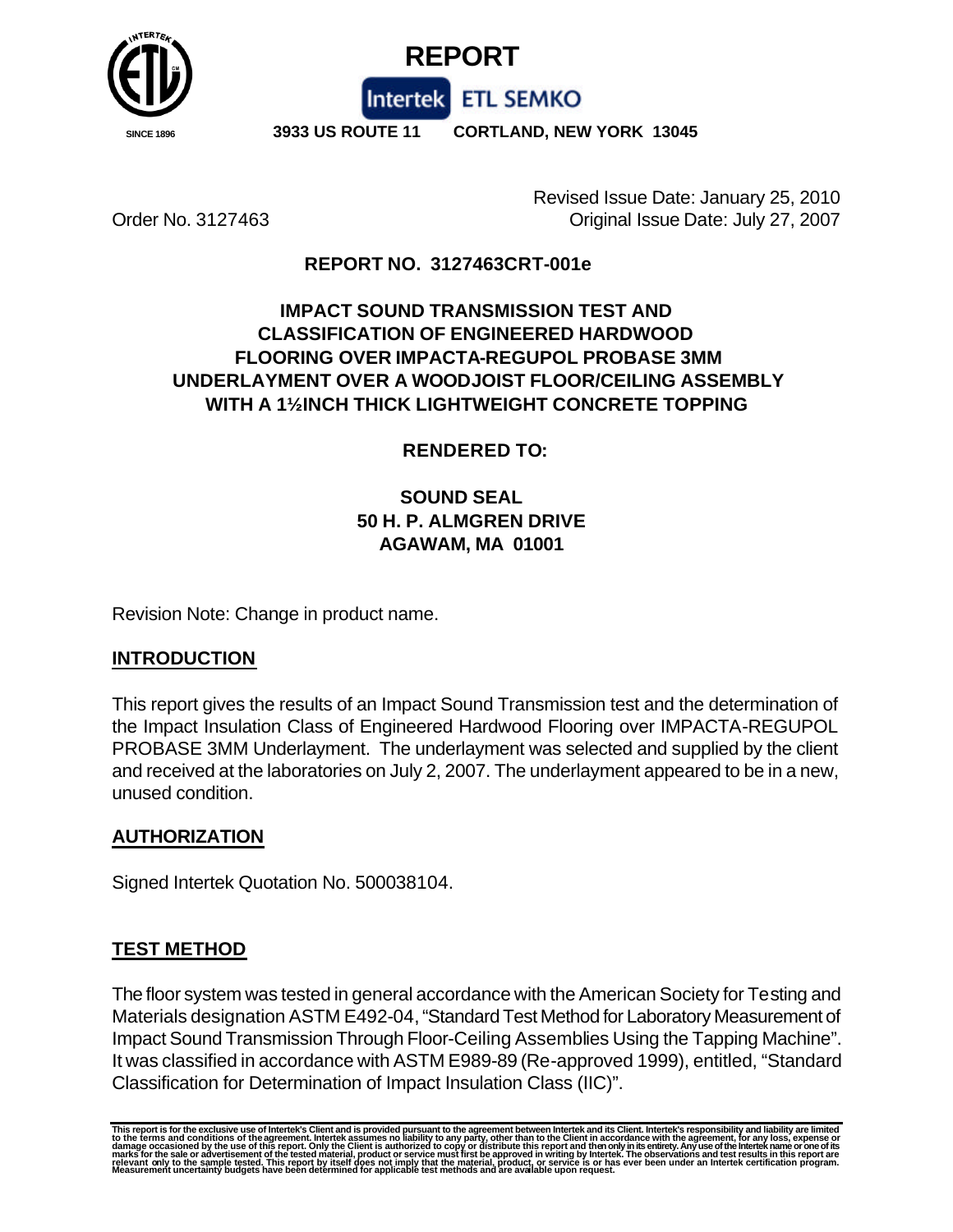#### **GENERAL**

The test method is designed to measure the impact sound transmission performance of a floor-ceiling assembly, in a controlled laboratory environment. A standard tapping machine (Bruel & Kjaer Type 3207) was placed at four positions on a test floor that forms the horizontal separation between two rooms, one directly above the other. The data obtained was normalized to a reference room absorption of 10 square meters in accordance with the test method.

The standard also prescribes a single-figure classification rating called "Impact Insulation Class, IIC" which can be used by architects, builders and code authorities for acoustical design purposes in building construction.

The IIC is obtained by matching a standard reference contour to the plotted normalized onethird octave band sound pressure levels at each test frequency. The greater the IIC rating, the lower the impact sound transmission through the floor-ceiling assembly.

### **DESCRIPTION OF THE FLOOR/CEILING ASSEMBLY**

The test floor is a 100 sq. ft. opening that forms the horizontal separation of the two rooms, one directly above the other. The structural members are open webbed wood floor trusses, 16 inches deep installed 24 inches on center. The sub flooring is 5/8 inch thick tongue and groove plywood. The bridging is a continuous 2 x 4 nailed to the bottom chord and the sides of the diagonals with 2 inch long nails. Single leaf RC-1 resilient channels  $(2\frac{1}{2}$  inch  $x\frac{1}{2}$  inch) were spaced 16 inches on center and attached to the bottom chord by screws. The insulation is 5½ inches cellulose with a density of 1.6 pcf. The ceiling is gypsum board, 5/8 inches thick, with the long edges located between the joists perpendicular to the resilient channels. Short edges are staggered by 4 ft. Sheets are fastened to the resilient channels by means of 1½ inch screws located ½ inch away from the edge and 3 inches from the long edges; screws are spaced 6 inches on center. Joints are taped and finished with two layers of compound.

The topping over the tongue and groove plywood sub-floor is 1½ inches of lightweight concrete.

### **DESCRIPTION OF TEST SPECIMEN**

The test specimen consisted of 3/8 inch thick Engineered Hardwood Flooring over IMPACTA-REGUPOL PROBASE 3MM thick recycled rubber underlayment laid on the concrete floor.

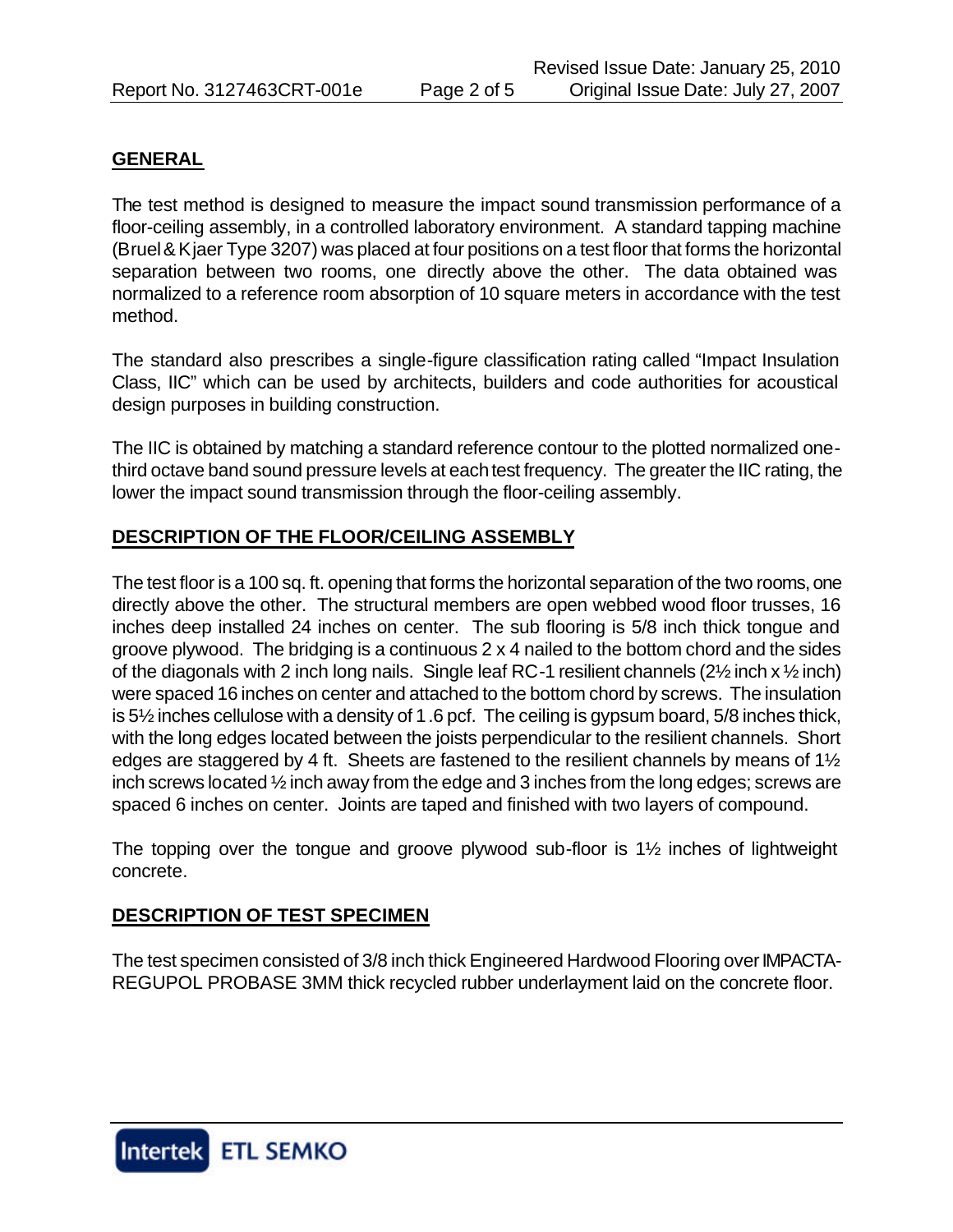### **RESULTS OF TEST**

The data obtained in the room below the panel normalized to  $A_0 = 10$  square meters, is as follows:

| 1/3 Octave Band               |                                |
|-------------------------------|--------------------------------|
| <b>Center Frequency</b>       | 1/3 Octave Band Sound Pressure |
| Hertz                         | Level dB re 0.0002 Microbar    |
| 100                           | 63                             |
| 125                           | 58                             |
| 160                           | 58                             |
| 200                           | 61                             |
| 250                           | 57                             |
| 315                           | 53                             |
| 400                           | 55                             |
| 500                           | 54                             |
| 630                           | 52                             |
| 800                           | 46                             |
| 1000                          | 38                             |
| 1250                          | 33                             |
| 1600                          | 30                             |
| 2000                          | 30                             |
| 2500                          | 29                             |
| 3150                          | 25                             |
| Impact Insulation Class (IIC) | 57                             |

### **PRECISION**

The 95% uncertainty level for each tapping machine location is less than 3 dB for the 1/3 octave bands centered in the range from 100 to 400 Hz and less than 2.5 dB for the bands centered in the range from 500 to 3150 Hz.

For the floor/ceiling construction, the 95% uncertainty limits ( $\triangle L_n$ ) for the normalized sound pressure levels were determined to be less than 2 dB for the 1/3 octave bands centered in the range from 100 to 3150 Hz.

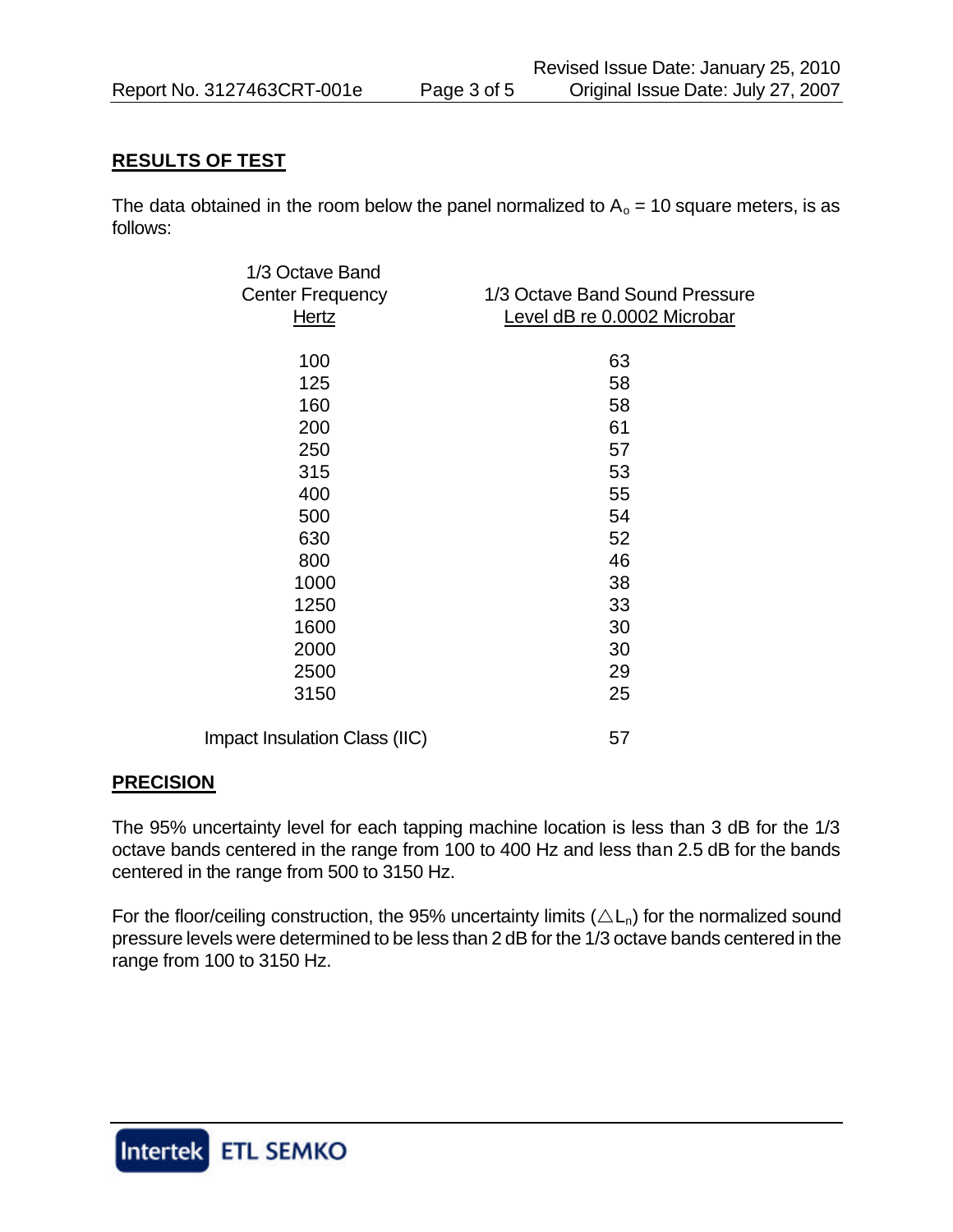# **ENGINEERED HARDWOOD FLOORING OVER IMPACTA-REGUPOL PROBASE 3MM UNDERLAYMENT INSTALLED OVER A WOOD JOIST FLOOR/CEILING ASSEMBLY WITH A 1½ INCH THICK LIGHTWEIGHT CONCRETE TOPPING**



**Impact Insulation Class**

**SOUND SEAL**